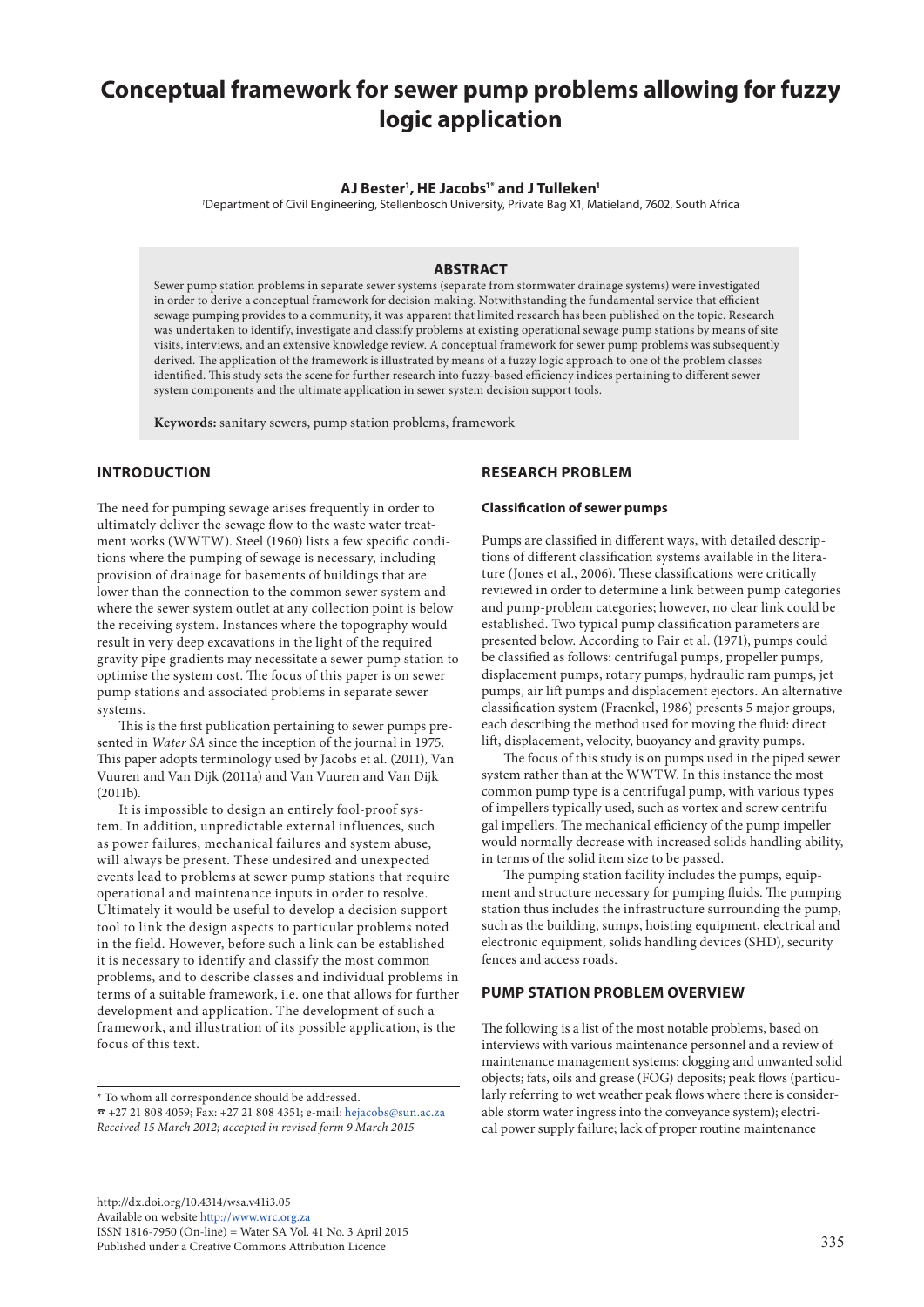procedures; vandalism; inadequate design of the pump station.

During the problem identification phase it became apparent that some boundaries had to be put in place to prevent proliferation of problems. A 'problem' was subsequently limited to something that could be determined by means of inspection at the pump station site, the operation and maintenance office, or by reviewing design documentation. Various common problems have been documented and a comprehensive list of all reported and recorded problems were compiled during this study. The problem list was compiled from literature, site visits and stakeholder interviews. Some common problems pertaining to sewers and pumps were also listed by Van der Merwe-Botha and Manus (2011) and Sidwick (1984) and included in the list.

### **Conceptual framework and problem classes**

The approach followed in this research was that the problem classes for the framework could be derived by starting small and successively adding complexity based on subjective judgement and stakeholder input. Knowledge obtained from the responsible operational staff and from site visits was continually added into the process, thus building towards a relatively robust framework that would incorporate all of the main types of problems.

The research team based the methodology of this study on successful frameworks derived elsewhere. The comprehensive European Union (EU) framework for flood disaster management is an example of a robust framework allowing for stakeholder participation, as well as defining roles and responsibilities. Ashley et al. (2011) reported that the EU framework, whilst retaining the processes of prevention, protection, preparedness, emergency response and recovery and lessons learned, provides a visualisation in which activities may be carried out in parallel processes, which may intertwine and merge or separate as appropriate. The EU framework links specific roles and responsibilities to each component of the framework. The Scottish Government's Four A's approach (Ashley et al., 2011) was incorporated into the EU framework and grouped as follows:

- Awareness of flood risk management
- Analysis and assessment of flood risk
- Alleviation and avoidance of flooding
- Assistance prior to, during and after flood events

Sewer pump problems were considered amenable to the same approach in that the A's listed above would, for example, provide the basis for a framework to address and resolve problems. The sewer pump station problem framework would thus incorporate implied knowledge as well as experience to make logical sense based on the quagmire of information. Tulleken (2012) categorised sewer pump station problems into four classes. The four classes were termed the four O's of sewage pump station problems. These four classes were: overflows, odours; operational (and maintenance); other. The aim of this investigation was to use the four O's as classification standard for the fuzzy sets (discussed below).

## **Categorising problems**

#### **The concept and application of categorisation**

A detailed account of categorisation is beyond the scope of this text, but a brief review is considered necessary in order to clearly present the subsequent framework and fuzzy-based illustration.

Cohen and Lefebvre (2005) described categorisation as the process in which ideas and objects are recognised, differentiated and understood. Categorisation thus entails the grouping or sorting of certain objects into pre-defined categories for some specific purpose, based on logical relationships between these objects. Ideally, a category would illuminate the relationship between the subjects and objects of knowledge. Categorisation is fundamental in many fields of study, including decision making.

One of the major flaws made with categorisation is when objects are placed in a category where they do not belong. This is termed miscategorisation. This occurs when dissimilar objects are accidentally grouped together based upon common denominators (any object would have this variable in common), or illogical denominators.

Consider, for example, the simple case of a power failure, leading to an overflow and subsequent odour problem. What is the problem and how would it be categorised? Apart from the actual electricity failure this particular problem could correctly be described as any one of the following: insufficient emergency storage and thus insufficient pump sump size, the lack of backup power, odour problems (due to the spillage), or excess peak inflow during a rain event combined with any of the former.

As part of this research conceptual clustering was used to place the different entities (the sewer pump problems) into various classes by first formulating the conceptual description of each class and then classifying the entities according to the descriptions of each class. Conceptual clustering is related to fuzzy set theory, in which objects may belong to one or more groups (in this case classes), in varying degrees of fitness. This makes sense for the classification of sewer pump problems, where a given pump station problem could for example belong to more than one of the classes, but in varying degrees of membership in each case.

#### **Existing problem categories**

The City of Cape Town (Samson, 2011) listed 5 main risk categories associated with sewer pump stations. The five categories identified were: mechanical failure of duty pump sets, mechanical failure of duty and standby pump sets, electrical failure within the pump station, power outages, and blockages of the SHD.

During site visits and discussions with operational personnel, maintenance management systems were found to present lists of problems, and in some instances there was some form of categorisation. However, based on the nature of the work the systems focused on, e.g., mechanical and electrical problems only, or often only on pump problems, in contrast to pump station problems (which may include, e.g., vandalism, theft, or access problems to the site). For this reason a broader framework encompassing a wider range of pump station problems was developed during this research project.

#### **Quantifying problems**

Identifying, listing and classifying the problems was a particular challenge faced by the research team, as well as the procedure for quantifying the problems. One possible method was by means of assessing the reliable operation, in other words, determining the system reliability. Reliability is often determined as part of general engineering work and is site-specific. The outcome would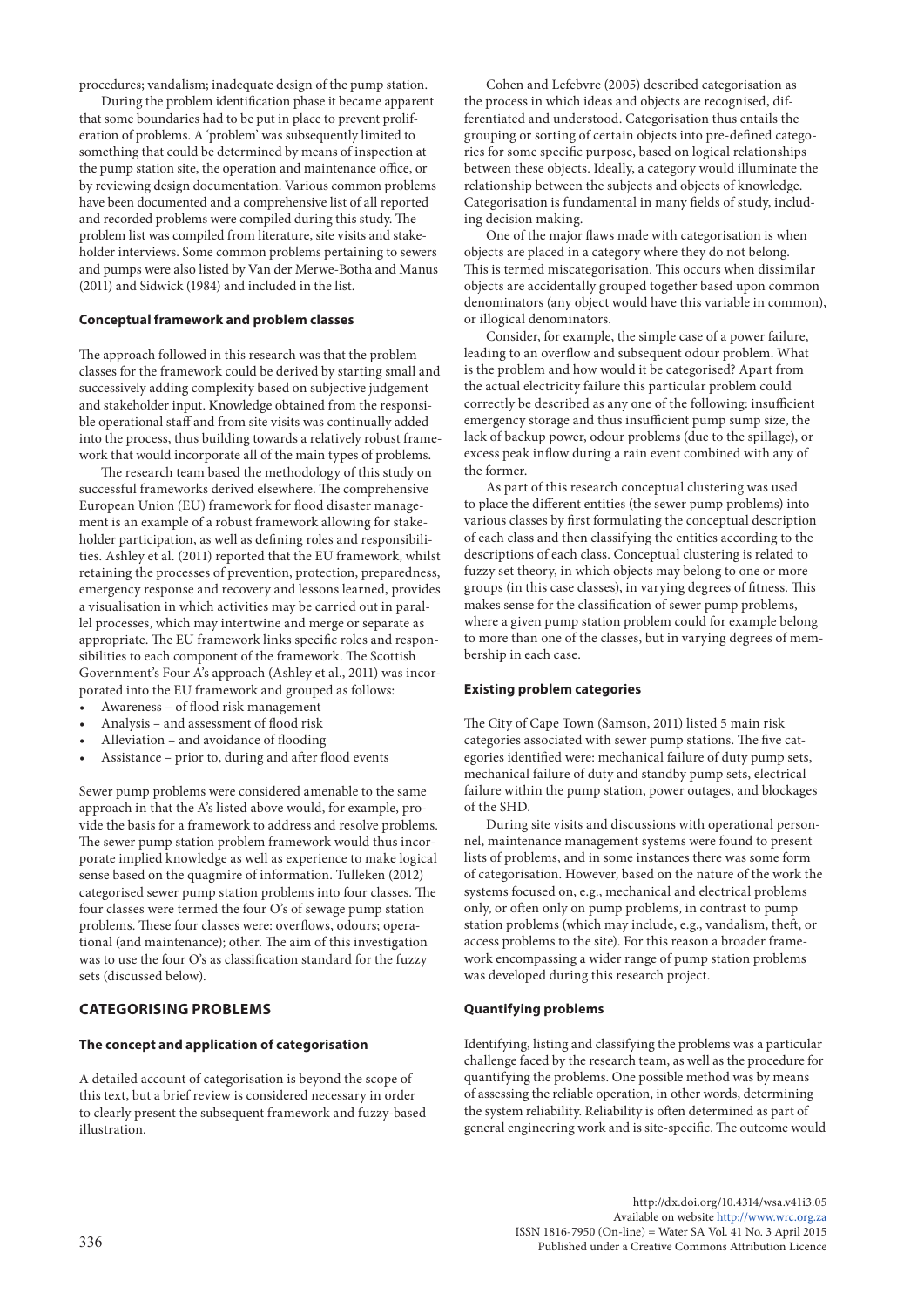thus not be generically applicable to other pump stations and is not as amenable to future optimisation as other methods. The term 'problem' is used loosely in this research project, despite the understanding that in a purely technical sense the definition could be linked to system reliability.

## **Fuzzy set theory and the application to sewer pump stations**

A fuzzy concept is a concept for which the meaningful content, value, or boundaries of application can vary considerably according to context or conditions, instead of being fixed to scenarios (Haack, 1996). This generally means the concept is vague, lacking a fixed, precise meaning, but without, however, being meaningless altogether (Dietz and Moruzzi, 2009). Fuzzy control brings essential advantages, such as the use of algorithms in the case of defining affirmations by logical expressions. Over the past several years, fuzzy control has emerged as one of the most active and fruitful research areas in the applications of fuzzy set theory, especially in the realm of industrial processes, which do not lend themselves to control by conventional methods because of a lack of quantitative data regarding the input–output relations (Mariana, 2011). A few examples of fuzzy logic application to water services are presented in Table 1.

## **Crisp weighed ranking**

Crisp weighed ranking is based on the principles of classical set theory, the basis for most decision making processes. Classical set theory allows for two options: either something is a member of a set or it is not a member. An example of a classical or crisp set, as explained by Hardy (1994) would be the set of mammals. In this set a dog would be a member of the set whereas an eagle is not. Difficulties arise, however, when the platypus is considered in the set of mammals (this example will further be discussed in the

following section), because it could be placed in more than one set.

## **Fuzzy scheme for ranking**

The platypus lays eggs and has a duck-like bill, yet is covered with fur. According to classical set theory the platypus must either be a member of the set of mammals or not a member. In fact, the platypus is somewhat a mammal and somewhat not a mammal, so it is a partial member of this set. Fuzzy logic accommodates such cases through partial membership (Brubaker, 1992).

Often in decision-making environments we are faced with the problem of selecting one from among a collection of alternative actions. This selection process may then require that options are ranked, or ordered. In many applications of fuzzy set theory it is necessary to obtain a measure of a course of action expressed as a fuzzy number. Essentially there is a level of uncertainty as to the exact value of the entity. As noted by Kosko (1993) this is a kind of possibilistic uncertainty. While it is clear when considering two pure numbers which is bigger or smaller the situation with respect to fuzzy numbers is not always obvious.

## **Method for comparing fuzzy numbers**

The general approach when comparing fuzzy numbers is to associate with a fuzzy number *F* some representative single value, *Val*(*F*)*,* and compare the fuzzy subsets using single representative values. Yager (1981) mathematically expressed this approach of obtaining a unique value as the proxy of a fuzzy subset using:

$$
Val(F) = \int_0^1 Ave(F_x) dx
$$

In this case  $F = \{ x \mid F(x) \ge x \}$  is the *x*-level set and *Ave*  $(F_n)$  is the average of the elements in the *x*-level set. In essence *Val*(*F*) can be considered an averaging operation.

| Table 1<br>Chronological review of related fuzzy logic applications |                               |                                                                                                                                                                                                                                                                                                                                                                                                                                                                                                                                                                                 |  |  |
|---------------------------------------------------------------------|-------------------------------|---------------------------------------------------------------------------------------------------------------------------------------------------------------------------------------------------------------------------------------------------------------------------------------------------------------------------------------------------------------------------------------------------------------------------------------------------------------------------------------------------------------------------------------------------------------------------------|--|--|
| <b>Reference</b>                                                    |                               |                                                                                                                                                                                                                                                                                                                                                                                                                                                                                                                                                                                 |  |  |
| 1992                                                                | Hou and Ricker (1992)         | Minimised combined sewer overflows (CSO) in a 3-reservoir system                                                                                                                                                                                                                                                                                                                                                                                                                                                                                                                |  |  |
| 1993                                                                | Hirota (1993)                 | Programmable controllers used to develop the so called FRUITAX system - applied to water<br>treatment and rain water pumping processes                                                                                                                                                                                                                                                                                                                                                                                                                                          |  |  |
| 1995                                                                | Bardossy and Duckstein (1995) | Fuzzy adaptive system (FAS) used to determine the control problem of reservoir operations                                                                                                                                                                                                                                                                                                                                                                                                                                                                                       |  |  |
| 1996                                                                | Tsai et al. (1996)            | Controlled suspended solid concentration through the implementation of an on-line fuzzy logic<br>controller                                                                                                                                                                                                                                                                                                                                                                                                                                                                     |  |  |
| 1997                                                                | Iwanaga et al. (1997)         | Comparative study on the use of fuzzy logic and multiple regression analysis for chemical water<br>quality analysis and taste tests                                                                                                                                                                                                                                                                                                                                                                                                                                             |  |  |
| 1997                                                                | Panigrahi and Mujumdar (1997) | Applied the concept of a fuzzy rule-based system to determine the releases from a large-scale<br>irrigation reservoir                                                                                                                                                                                                                                                                                                                                                                                                                                                           |  |  |
| 1999                                                                | Kalker et al. (1999)          | Determined optimal dosages of chemicals in a wastewater treatment (activated sludge) process                                                                                                                                                                                                                                                                                                                                                                                                                                                                                    |  |  |
| 1999                                                                | Pongracz et al. (1999)        | Forecast of droughts in a region of North America                                                                                                                                                                                                                                                                                                                                                                                                                                                                                                                               |  |  |
| 1999                                                                | Dou et al. (1999)             | FAS applied for solute transport simulation                                                                                                                                                                                                                                                                                                                                                                                                                                                                                                                                     |  |  |
| 2000                                                                | Abebe et al. (2000)           | FAS used for filling gaps of incomplete precipitation data                                                                                                                                                                                                                                                                                                                                                                                                                                                                                                                      |  |  |
| 2011                                                                | Ostojin et al. (2011)         | Applied fuzzy logic to optimise energy costs at a sewage pump station by modifying the on-off<br>switching rules for pumps. The work pertains to combined storm sewers. A genetic algorithm<br>search technique was derived to adjust the parameters that define the membership functions in<br>the fuzzy rules, in order to minimise energy costs towards an optimal solution. From their work<br>a thorough foundation and solid framework could be established, leading to the application of<br>advanced techniques in terms of improved decision support and optimisation. |  |  |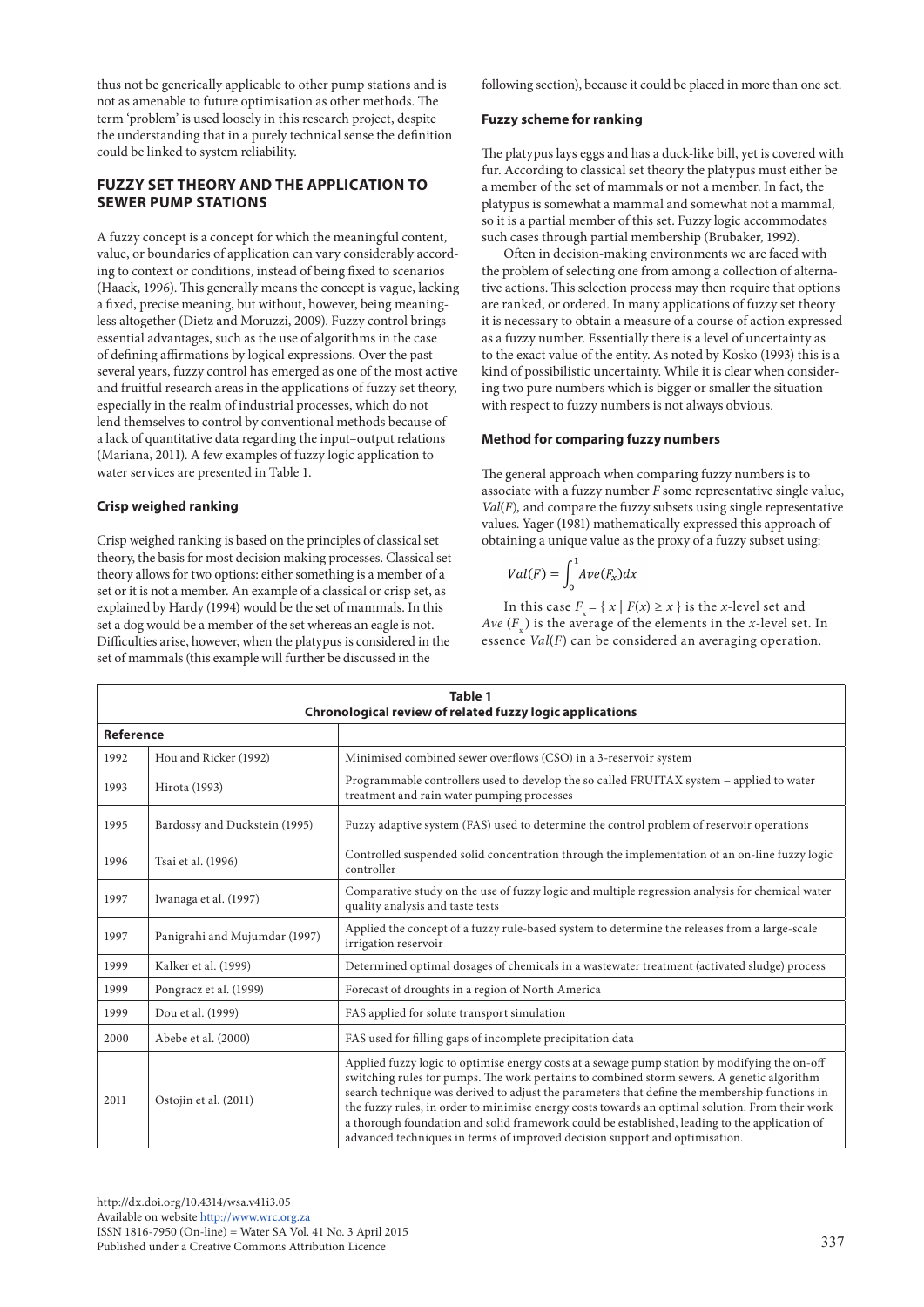#### **Fuzzy sets**

Fuzzy sets are described domains of the inputs, each of which is thought to have a definite effect on the output. The system input parameters are defined by the analyst. As an example, Ostojin et al. (2011) combined the rate of level change in the pump sump and the actual level in the sump as inputs. Any number of inputs could be used. In developing an automated control system for sewage pump stations in Taipei City, Chiang et al. (2010) used input parameters for water level, precipitation, status of pumps, status of sluice gates and the predictive water level as a basis for their fuzzy sets.

The inputs for the case of sewer pump problems are the pump station problem entities, each classified and thus belonging in some degree of membership to conceptual classes, namely the four O's. Each of these classes is sub-divided into a number of sub-classes as discussed earlier, and thus comprises different inputs depending on the particular sub-set evaluated.

Referring again to the example presented earlier: the simple case of a power failure leading to an overflow and subsequent odour problem. It is now possible to identify as an output some type of rank to determine what problem would be the most 'notable' in terms of the rule space. This would not tell the analyst how to solve the problem, but would aid in identifying the problem that is expected to be the 'worst' as defined by the analyst setting up the rule space. The values of system inputs are defined by a degree of membership, with membership values given in integers ranging from 1 to 5 in this case. The framework of the four O's allows for robust yet flexible application of fuzzy set theory.

### **Fuzzy logic controller structure**

In the application to sewer pump stations, general fuzzy controller architecture is proposed, as shown in Fig. 1.

A fuzzy logic controller comprises 4 main components (Navarro et al., 1990):

**Fuzzification interface (FI)** – measures the values of the input values and performs a scale mapping that transfers



**Figure 1 Fuzzy logic controller structure**

the range of values of input variables into corresponding spaces of discourse

- **Knowledge base (KB)** provides necessary definitions, which are used to define control rules and fuzzy data manipulation in a fuzzy logic controller
- **Decision-making logic (DML)** capable of simulating human decision-making based on fuzzy concepts and of inferring fuzzy control actions employing fuzzy implication and the rules of inference in fuzzy logic
- **Defuzzification interface (DI)** performs a scale mapping, which converts the range of values of output variables into corresponding spaces of discourse, by yielding a non-fuzzy control action from an inferred fuzzy control action

In summary: fuzzy set theory comprise 3 components, namely, fuzzy sets representing the real system inputs, the rule space that is typically presented as a set of IF-THEN statements (fuzzy controller) and the real system outputs. A fuzzy system develops rules to match any set of input-output data and develop useful decision support systems.

## **Illustration of application**

This section illustrates the possible future application (in an overly simplified manner) of the framework in further developing a decision support tool pertaining to sewer pump station problems. An overview on sub-set values attributed to each scenario pertaining to one of the four O's, namely, 'overflows', is presented first to illustrate the application.

#### **Weights and sub-set values for class 'overflows'**

The application of fuzzy logic is demonstrated as it pertains to the class for overflows. Plugh's method comprises a basic decision matrix to compare a set of statements, or problem entities in this case, in terms of some criteria by allocating a weight to each based on subjective decisions (Ullman, 1992). Each entity is given a weight in this manner by comparing it to other entities in the same sub-set. Each is weighed against each other by allocating a score; in this example, between 1 and 10 in each case. The criterion with 'higher importance' based on the subjective series of decisions thus receives the higher score and subsequent higher ranking. The problem entity with the highest weight receives the highest rank representing the degree of membership.

The class for 'overflows' comprises 6 sub-classes, namely: blockages, mechanical failures, electrical failures, peak flows, power outages and storage failure. Each of these comprises a set of problem entities. These individual problem entities are scored against each other using Plugh's method, as demonstrated in the following tables.

| Table 2<br><b>Evaluating entity weights for blockages</b>                                           |    |    |        |        |  |
|-----------------------------------------------------------------------------------------------------|----|----|--------|--------|--|
| <b>Grit accumulation</b><br><b>Unwanted objects</b><br><b>FOG deposits</b><br><b>SHD</b> impassable |    |    |        |        |  |
| SHD impassable                                                                                      |    |    |        |        |  |
| Unwanted objects                                                                                    |    |    |        |        |  |
| FOG deposits                                                                                        |    | 6  | $\ast$ |        |  |
| Grit accumulation                                                                                   |    |    | 4      | $\ast$ |  |
| Weight                                                                                              | 12 | 19 | 14     | 15     |  |
| Rank                                                                                                |    |    |        |        |  |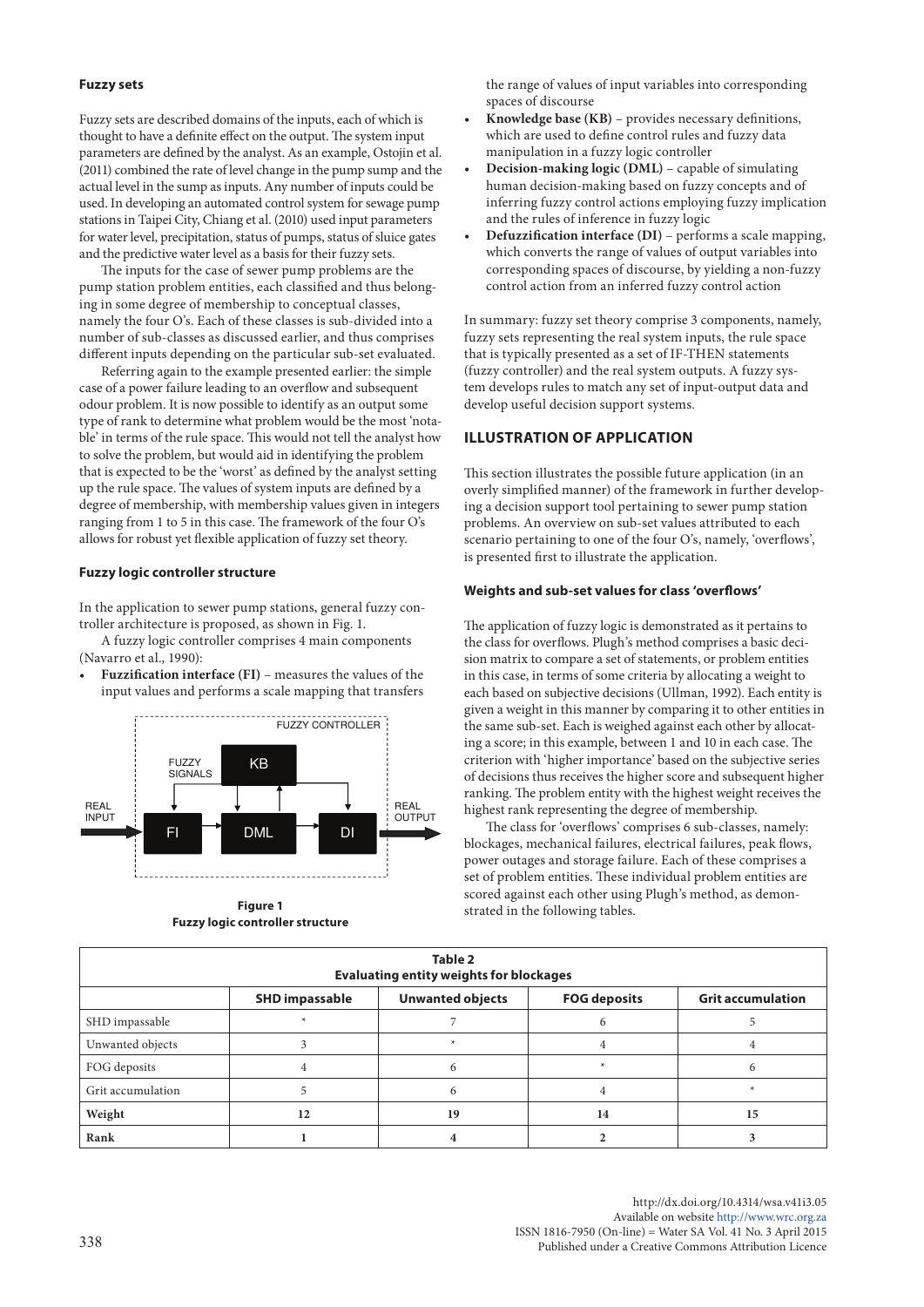| Table 3<br>Evaluating entity weights for mechanical failures |                               |                            |                      |                      |                             |
|--------------------------------------------------------------|-------------------------------|----------------------------|----------------------|----------------------|-----------------------------|
|                                                              | <b>Design</b><br>deficiencies | <b>Unwanted</b><br>objects | <b>Parts failure</b> | <b>Wear and tear</b> | <b>Lifetime</b><br>complete |
| Design deficiencies                                          | $\star$                       |                            | 6                    | 4                    | 4                           |
| Unwanted objects                                             |                               |                            | 5                    | 4                    |                             |
| Parts failure                                                | 4                             |                            |                      |                      |                             |
| Wear and tear                                                | h                             |                            | 6                    | $\ast$               |                             |
| Lifetime complete                                            | 6                             |                            | 6                    | 4                    | $\star$                     |
| Weight                                                       | 19                            | 25                         | 23                   | 16                   | 17                          |
| Rank                                                         |                               | 5                          | 4                    |                      |                             |

| Table 4<br><b>Evaluating entity weights for electrical failures</b> |                                                                                                                            |              |                |        |  |
|---------------------------------------------------------------------|----------------------------------------------------------------------------------------------------------------------------|--------------|----------------|--------|--|
|                                                                     | Failure of alarm,<br>telemetry or<br>Level probes failure<br><b>Switching failure</b><br>Wiring<br>monitoring<br>equipment |              |                |        |  |
| Wiring                                                              | $\ast$                                                                                                                     | 4            | 3              | 4      |  |
| Level probes failure                                                | 6                                                                                                                          | $\ast$       | $\overline{4}$ | 5      |  |
| Failure of alarm, telemetry or moni-<br>toring equipment            | 7                                                                                                                          | 6            | $\ast$         |        |  |
| Switching failure                                                   | 6                                                                                                                          | 5            | 3              | $\ast$ |  |
| Weight                                                              | 19                                                                                                                         | 15           | 10             | 16     |  |
| Rank                                                                | $\overline{\mathbf{4}}$                                                                                                    | $\mathbf{2}$ |                | 3      |  |

| Table 5<br><b>Evaluating entity weights for peak flows</b> |                                                                                                             |    |         |    |  |  |
|------------------------------------------------------------|-------------------------------------------------------------------------------------------------------------|----|---------|----|--|--|
|                                                            | <b>Swimming pool</b><br>Illegal linkage<br><b>Vacation period</b><br><b>Stormwater ingress</b><br>overflows |    |         |    |  |  |
| Vacation period                                            | ⊁                                                                                                           | 6  |         |    |  |  |
| Stormwater ingress                                         | 4                                                                                                           |    | 4       |    |  |  |
| Illegal linkage                                            |                                                                                                             | 6  | $\star$ | 4  |  |  |
| Swimming pool overflows                                    |                                                                                                             |    | 6       |    |  |  |
| Weight                                                     | 16                                                                                                          | 19 | 15      | 10 |  |  |
| Rank                                                       |                                                                                                             |    |         |    |  |  |

| Table 6<br>Evaluating entity weights for electrical power outages |                                                                                                     |    |    |    |  |
|-------------------------------------------------------------------|-----------------------------------------------------------------------------------------------------|----|----|----|--|
|                                                                   | <b>Cable theft</b><br><b>Supply failure</b><br><b>Generator failure</b><br><b>Switching failure</b> |    |    |    |  |
| Supply failure                                                    |                                                                                                     |    |    |    |  |
| Generator failure                                                 |                                                                                                     |    |    |    |  |
| Cable theft                                                       |                                                                                                     | h  |    |    |  |
| Switching failure                                                 | 6                                                                                                   |    | 6  |    |  |
| Weight                                                            | 14                                                                                                  | 19 | 16 | 11 |  |
| Rank                                                              |                                                                                                     |    |    |    |  |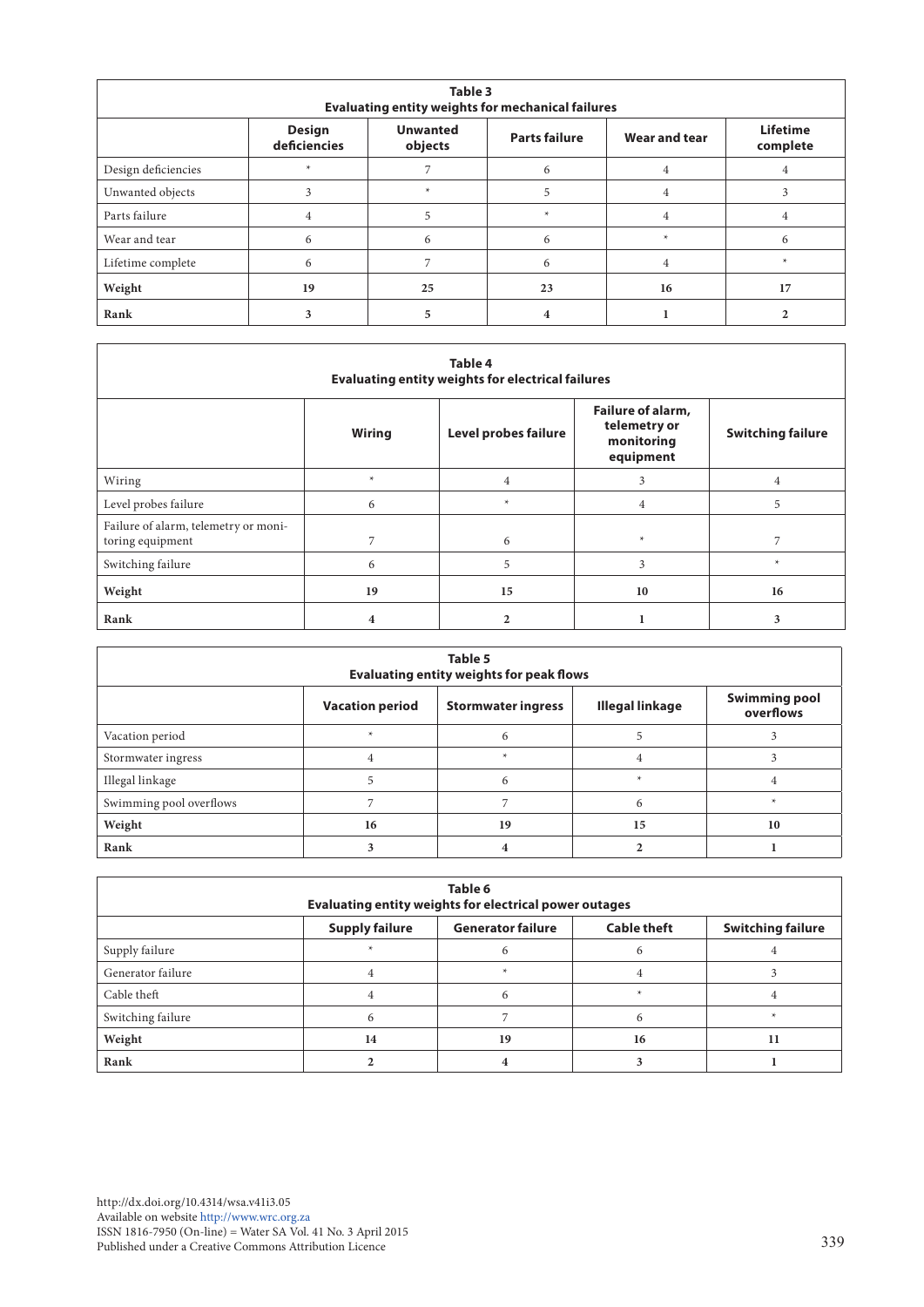| Table 7<br><b>Evaluating entity weights for storage failure</b> |                |                                                  |                           |                                   |  |
|-----------------------------------------------------------------|----------------|--------------------------------------------------|---------------------------|-----------------------------------|--|
|                                                                 | Inflow>outflow | <b>Insufficient</b><br>emergency sump<br>storage | <b>Structural failure</b> | Inadequate<br>overflow facilities |  |
| Inflow>outflow                                                  |                | 4                                                | 4                         | 4                                 |  |
| Insufficient emergency sump storage                             | 6              | ∗                                                | 4                         | 4                                 |  |
| Structural failure                                              | 6              | 6                                                | $\star$                   | h                                 |  |
| Inadequate overflow facilities                                  | 6              | b                                                | 4                         |                                   |  |
| Weight                                                          | 18             | 16                                               | 12                        | 14                                |  |
| Rank                                                            |                |                                                  |                           |                                   |  |

| Table 8<br>Degree of membership for entities per sub-class of 'overflows' |                  |            |                   |                   |                      |                        |
|---------------------------------------------------------------------------|------------------|------------|-------------------|-------------------|----------------------|------------------------|
|                                                                           | <b>Blockages</b> | Mechanical | <b>Electrical</b> | <b>Peak flows</b> | <b>Power outages</b> | <b>Storage failure</b> |
| Blockages                                                                 |                  | 3          |                   | 4                 | 4                    |                        |
| Mechanical                                                                |                  | $\ast$     | C.                | 6                 | 6                    |                        |
| Electrical                                                                |                  | 5          | $\ast$            | 6                 | 5                    | 5                      |
| Peak flows                                                                | 6                | 4          | 4                 | $\ast$            | 4                    | 6                      |
| Power outages                                                             | 6                | 4          | 5                 | 6                 | $\ast$               | 6                      |
| Storage failure                                                           |                  | 3          |                   | 4                 | 4                    | $\ast$                 |
| Weight                                                                    | 31               | 19         | 22                | 26                | 23                   | 29                     |
| Rank                                                                      | n                |            |                   |                   |                      | 5                      |

The scoring of weights in Table 2 to Table 7 is based on a relatively small pump station that was considered a median of those visited during this research project in the Western Cape, South Africa.

Subjective scores are allocated to each entity in comparison to the rest. This would typically be done in collaboration with technical and maintenance staff. This decisionbased procedure would be site specific.

The rank was subsequently obtained from the weight in Table 2. The values listed below describe the degree of membership of each entity as an integer, used in applying the fuzzy logic rules (Rank 1 is least significant and Rank 4 most significant):

- Unwanted objects  $= 4$
- Grit accumulation  $= 3$
- FOG deposits  $= 2$
- $SHD$  impassable = 1

The entity with the lowest weight would be the one that was considered to be the least significant in terms of its impact (compared to the others in this sub-set), and therefore would receive the lowest score. This technique was applied to all of the other sub-classes. The evaluation of entity weights for the remainder of the subsets is presented in Tables 3 to 7.

The ranked value of each entity provides a measure of the degree of membership. It would be possible, of course, to assess the weights in a different manner allowing for more complex decision methods.

The method was also extended to distinguish between the six sub-classes of the class 'overflows'. These sub-classes were subsequently weighed against each other in the same manner as before and the result is presented in Table 8, with a rank for each of the subclasses.

#### **Application of technique**

Refer to Table 8 and consider an unwanted object arriving in the sewage stream at the pump station. It might lead to blockages (Table 2) or mechanical failures (Table 3). The significance can now be ranked and compared. Fuzzy sets describe the degree of membership for each entity (rank derived from Table 2 to Table 7) and this membership was multiplied with the degree of membership of the sub classes (rank derived from Table 8), giving each entity in the class overflows a value. This method is explained with the 'IF' statements as indicated below:

- IF (blockage due to unwanted object) THEN  $(6 \times 4) = 24$
- IF (mechanical failure due to unwanted object) THEN  $(1 \times 5) = 5$

The unwanted object causing a blockage is approximately 5 times more significant than it causing a mechanical failure. This makes sense, because if a mechanical failure were to occur a back-up pump would take over, or the sump level alarm would trigger a standby mobile pump unit to be employed in a relatively short period of time. However if a blockage were to occur at the SHD at the inlet to the pump station, an overflow could result in a relatively short period of time, without warning. A similar method of applying fuzzy logic could be applied to all four O's of pump station problems in combination.

## **DISCUSSION**

The framework for sewer pump station problems could be a basis from which to derive more advanced decision support tools pertaining to sewer pump problems. The concept of fuzzy logic should be extended to all four O's and the degree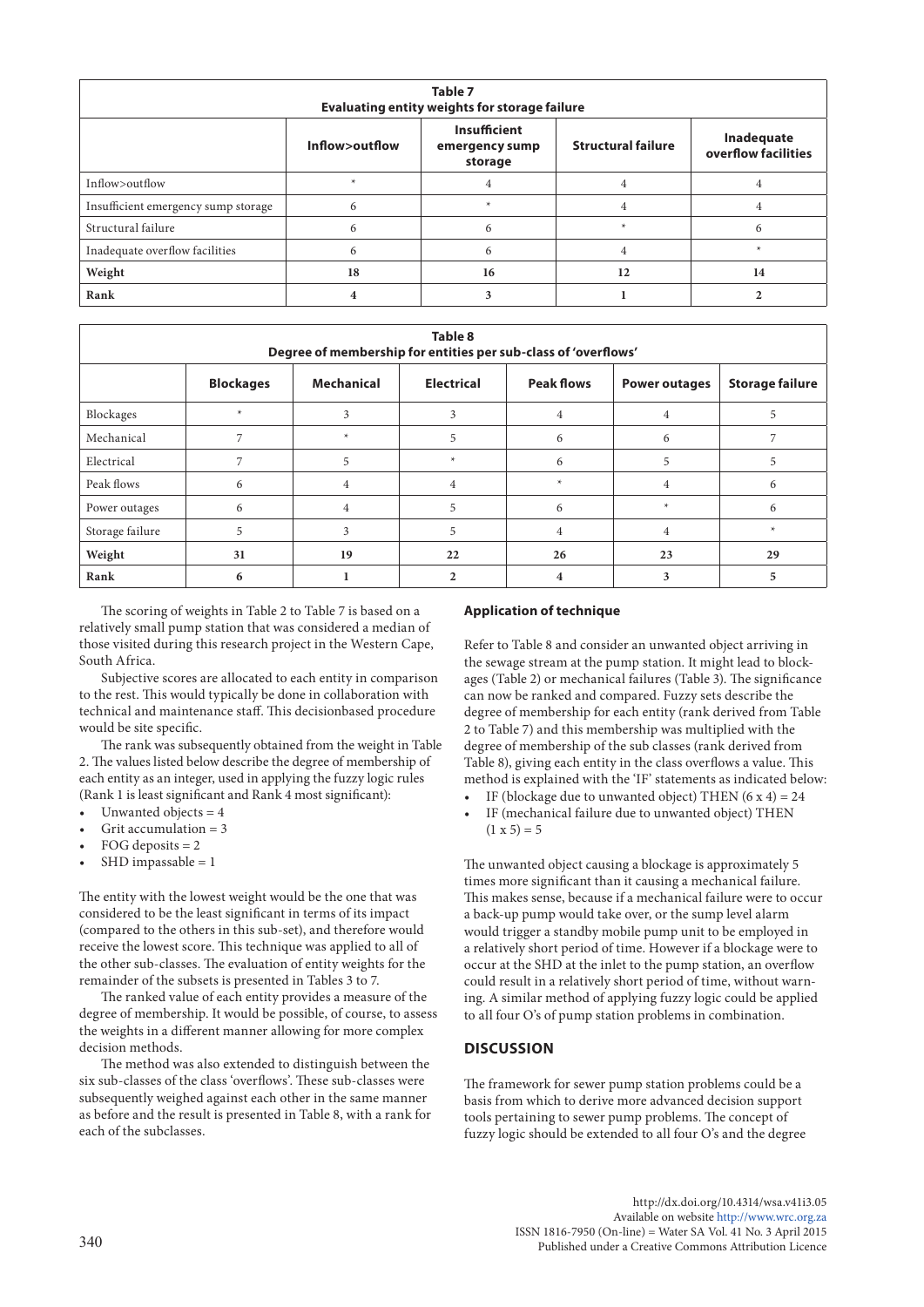of membership should allow for individual entities to share membership between different classes and sub-classes. This extension would necessarily entail the development of specific software.

Presuming that pump problems could be optimally ranked in this way by an advanced decision support system, ultimately each problem still needs to be addressed by a responsible person. The derived framework would ideally also aid future communication between different staffing levels (or stakeholders) in terms of pump station problems. Blanksby et al. (2011) noted that, by focusing on tasks and roles in framework development, the different stakeholders are able to cut through major barriers to communication. These aspects could be incorporated into the framework by identifying specific tasks and roles pertaining to each problem entity, sub-class and class. Individual roles and responsibilities could be delineated, which in turn would minimise or mitigate pump station problems in the long run.

The application of genetic algorithms to optimise fuzzy sets for sewer pumps at a single pump station was achieved by Ostojin et al. (2011). Their work shows that a thorough foundation and fuzzy-based framework could lead to the application of advanced techniques in terms of decision support and ultimately optimisation.

### **CONCLUSION**

This paper presents a novel framework for sewage pump station problems in separate sewer systems. As part of this research it was necessary to identify and classify the most common problems, and to describe classes and individual problems in terms of a suitable framework – one that allows for further development and application.

The framework for problems at sewage pump stations incorporates four problem classes, termed the four O's of sewer pump station problems: overflows, odours, operational and other. The typical application of the framework by means of a fuzzy logic approach was illustrated.

## **ACKNOWLEDGEMENTS**

The South African Water Research Commission (WRC) is greatly acknowledged for their significant contribution to this work in terms of a 3-year funding grant and guidance provided by the project reference group. The authors would like to acknowledge the various local authorities and their staff who made information available as part of the WRC project, and the collaborators AECOM and University of Johannesburg. Also, credit is due to former researchers for publishing results and in so doing providing others with a scientific foundation to work from.

## **REFERENCES**

- ABEBE AJ, SOLOMATINE DP and VENNEKER RG (2000) Application of adaptive fuzzy rule-based models for reconstruction of missing precipitation events. *Hydrol. Sci. J.* **45** (3) 425–436.
- ASHLEY RM, BERTRAND-KRAJEWSKI JL, HEVITED-JACOBSON T and VERBRANCK M (2004) *Solids in Sewers: Characteristics, Effects and Control of Sewer Solids and Associated Pollutants*. IWA Publishing, London. 340 pp.
- ASHLEY R, BLANKSBY J, MAGUIRE T and LEAHY T (2011) Frameworks for adapting to floodrisk: experiences from the EU›s flood resilient city project. In: *Proceedings of the 1st IAHR European Congress*, 4–6 May 2011, Sheffield.

[http://dx.doi.org/10.4314/wsa.v41i3](http://dx.doi.org/10.4314/wsa.v41i3.05%0D).05 Available on website<http://www.wrc.org.za> ISSN 1816-7950 (On-line) = Water SA Vol. 41 No. 3 April 2015 Published under a Creative Commons Attribution Licence

- BARDOSSY A and DUCKSTEIN L (1995) *Fuzzy Rule-Based Modelling with Applications in Geophysical, Biological and Engineering Systems*. CRC Press, Boca Raton, Florida. 256 pp.
- BLANKSBY J, ASHLEY R and WALKER L (2011) The development of a planning framework for flood risk and water management at city or country scale. In: *Proceedings of the 12th Annual Conference on Urban Drainage,* 1 May 2011, Porto Alegre.
- BRUBAKER DI (1992) Fuzzy logic basis: intuitive rules replace complex math. *EDN Design Feature* **37** (13) 111–116.
- CHIANG YM, CHANG LC, TSAI MJ and CHANG FJ (2010) Autocontrol of pumping operations in sewerage systems by rule-based fuzzy neural networks. *Hydrol. Earth Sci.* **15** (1) 185–196.
- COHEN H and LEFEBRE C (2005) *Handbook of Categorization in Cognitive Science*. Elsevier, London. 1081 pp.
- DIETZ R and MORUZZI S (2009) *Cuts and Clouds: Vagueness, its Nature, and its Logic.* Oxford University Press, Oxford. 575 pp.
- DOU C, WOLDT W and BOGARDI I (1999) Fuzzy rule based approach to describe solute transport in the unsaturated zone. *J. Hydrol. 220* (2) 74–85.
- HAACK S (1996) *Deviant Logic, Fuzzy Logic: Beyond the Formalism.*  University of Chicago Press, Chicago. 318 pp.
- HARDY TL (1994) Fuzzy logic approaches in multi-objective decisionmaking in aerospace applications. In: *Proceedings of the 30th Joint Propulsion Conference,* 27–29 June 1994, Colorado Springs.
- HIROTA K (1993*) Industrial Applications of Fuzzy Technology.*  Springer-Verlag, Tokyo. 310 pp.
- HOU SL and RICKER NL (1992) Minimization of combined sewer overflows with fuzzy logic control. In: *Proceedings of the IEEE International Conference on Fuzzy Systems*, 8–12 March 1992, San Diego.
- IWANAGA C, SASAKI K and HAMOAKA T (1997) Evaluation of the quality of water using fuzzy reasoning and multiple regression analysis. *Jap. J. Fuzzy Theory Syst.* **9** (3) 291–306.
- JACOBS HE, FAIR K, DE KLERK AH and BESTER AJ (2011) Sewer system planning made simple – for small local authorities. WRC Report No. 1828/1/11. Water Research Commission, Pretoria. 166 pp.
- JONES GM (2006) *Pumping Station Design.* Elserivier, Amsterdam. 1104 pp.
- KALKER T, BABUSKA R, ROELEVELD P, RULAND M and VAN GOOR C (1999) Toepasbaarheid van fuzzy control bij het zuiveren van stedelijk afvalwater. *H2O* **1** (1) 14–17.
- KOSKO B (1993) *Fuzzy Thinking: The New Science of Fuzzy Logic*. Hyperion, New York. 318 pp.
- MARIANA HT (2011) Application of fuzzy set theory in controlling of urban storm water drainage systems. PhD thesis, <Gh.Asachi> Technical University of Iaşi, Romania.
- NAVARRO JL, ALBERTOS P, MARTINEZ M and MORANT F (1990) Intelligent industrial control. In: *Proceedings of the 11th IFAC Triennial World Congress*, 13–17 August 1990, Tallin.
- OSTOJIN S, MOUNCE SR and BOXALL JB (2011) An artificial intelligence approach for optimizing pumping in sewer systems. *J. Hydroinf.* **13** (3) 295–306.
- PANIGRAHI DP and MUJUMDAR PP (1997) Application of fuzzy logic to reservoir operation modelling. In: *Proceedings of National Symposium on Fuzzy Sets and their Applications,* 9–10 June 1997, Madras.
- PONGRACZ R, BOGARD I and DUCKSTEIN L (1999) Drought forecasting using atmospheric circulation and ENSO information. In: *Proceedings of 28th IAHR Congress,* 22–27 August 1999, Graz.
- SAMSON K (2011) Waste risk abatement plan of City of Cape Town. WRC Report No. SP 22/11. Water Research Commission, Pretoria. 27 pp.
- SIDWICK JM (1984) *Screening and Grid in Sewage Removal, Treatment and Disposal.* Construction Industry Research and Information Association, London. 83 pp.
- STEEL EW (1960) *Water Supply and Sewerage.* McGraw-Hill, New York. 655 pp.
- TSAI YP, OUYANG CF, WU MY and CHIANG WL (1996) Effluent suspended solid control of activated sludge process by fuzzy control approach. *J. Water Environ. Res.* **1** (1) 1045–1053.
- TULLEKEN J (2012) Enquiry into sewage pump problems with the specific focus on removing solids. MSc(Eng) thesis, Stellenbosch University.